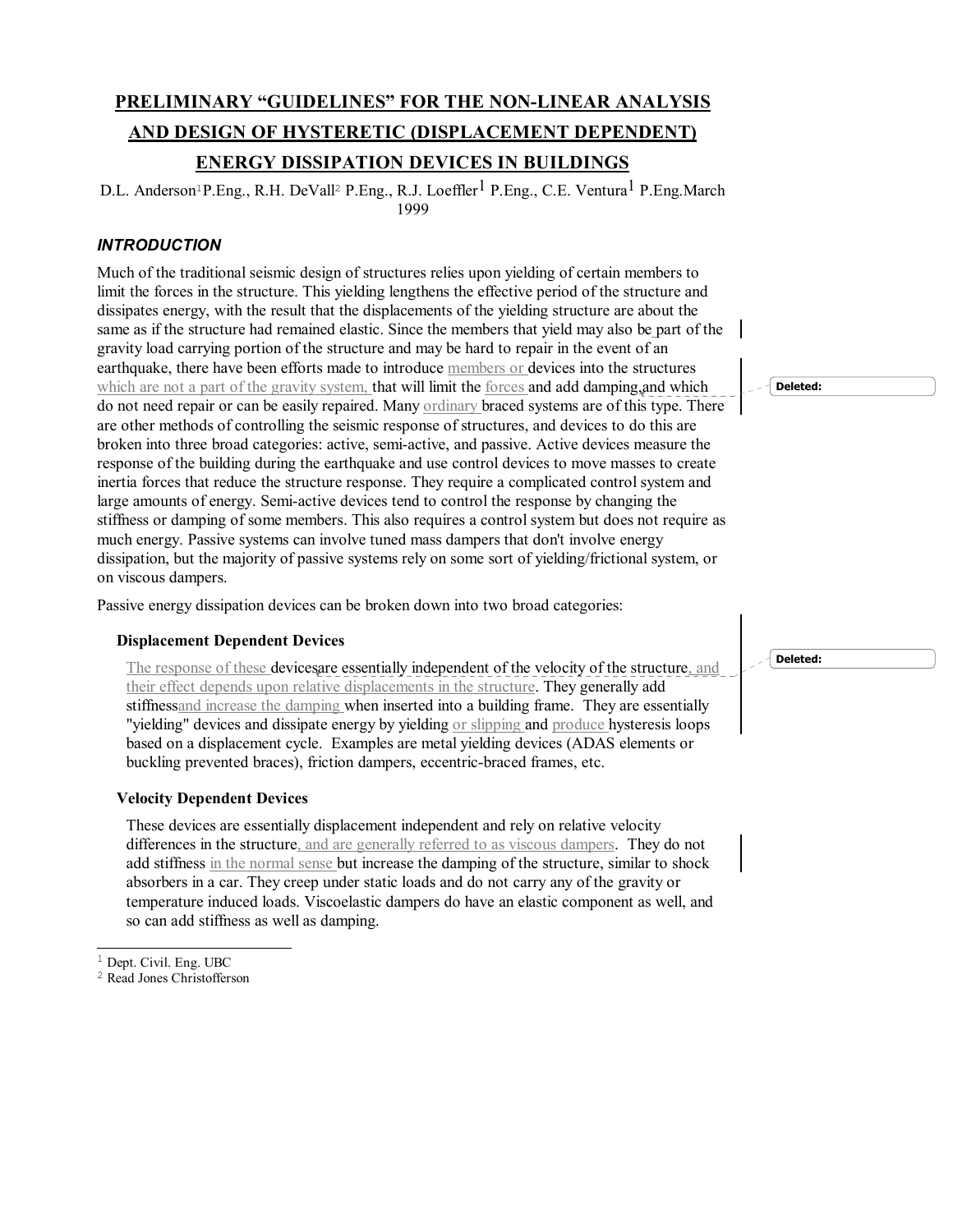Both types of devices are most effective when they are used to control lateral deflections within a relatively flexiblestructure. They can be used with stiffer lateral systems but the size of the devices would have to be such that they might not be economical.In general:

Displacement Dependent Devices reduce deflections when added to a structure by adding stiffness, and in most cases by also adding damping. This added stiffness often increases the total base shear for the new structure, but forces in members outside the added lateral system may decrease because of the reduced displacements. Forces in members that are attached to the added lateral system, such as columns in a braced bay, may increase.

Velocity Dependent Devices do not add stiffness when added to an elastic structure but reduce deflections by adding damping. The viscous dampers themselves will have forces, which will be added to the building frame forces, but since the viscous forces are velocity dependent, they are out of phase with the displacement-induced forces in the frame if the structure remains elastic. However, if the structure yields the viscous forces can add to the yielding forces. Generally, forces in members outside the added lateral system may be reduced because of the reduced displacements. Forces in members that are part of the added lateral system often increase, but may decrease because of the out-of-phase nature of the loading.

This Guideline is not meant to apply to viscous or viscoelastic devices (velocity dependent devices) even though there are some issues in common with displacement dependent devices, and portions of the Guidelines might be applicable.

# BACKGROUND INFORMATION

Preliminary work for his Guideline based upon several numerical parametric studies of single degree of freedom (SDOF) hysteretic systems using several earthquake input records (a small number of SDOF viscous damped parameter studies were also performed).

Issues addressed were:

P-∆ effects.

Strain hardening.

Attached elastic systems of varying stiffness.

Force reduction factors (R) ranging from 1 to 16.

Multiple "spectrum matched" earthquake records for Vancouver.

Duration of records.

Responses for 1, 2 and 3 times the amplitudes or the records.

Different viscous damping values.

Building height variations.

Various periods.

A 10-storey steel building frame was also studied for the parameters listed above (except building height) for both:

Eccentric braced steel frames.

Friction braces.

Deleted: T Deleted: is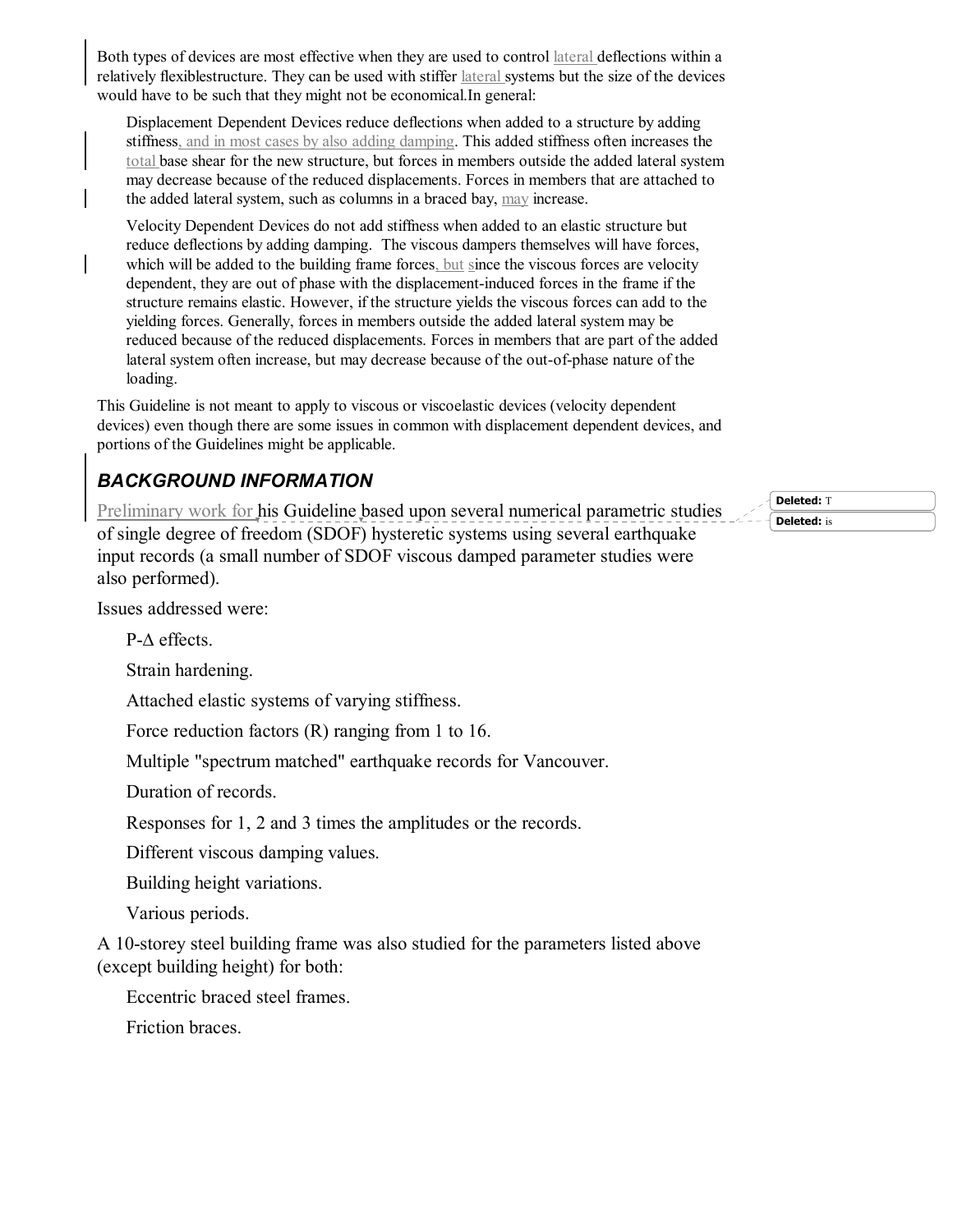This is not an extensive amount of study. For instance:

Only earthquake records for Vancouver were run.

The only model building run was a 10-storey frame. Other numbers of stories (i.e. 5 or 30) may lead to different conclusions.

While the above work forms the main source of information for this Guideline, there are US resource documents which have been helpful:

ATC33/FEMA 273 and 274/"Guidelines and Commentary for the Rehabilitation of Buildings". This document was published in October 1997 and has been around in draft forms since 1995. It treats non-linear analysis and has a chapter on energy dissipation devices.

NCEER/EERC – Seminar on "Passive Energy Dissipation for Seismic/Wind Design and Retrofit" – Seattle – Sept./96.

The FEMA documents are for "rehabilitation" of existing buildings so their philosophy is slightly different than that for "new building" codes. However, the technical information is common to both types of codes.

A summary of the findings for the braced system, based on the above, is:

Different earthquake records, even when matched to the Vancouver design spectrum, produce widely varying results.

Adding eccentric braces or friction braces to the bare frames reduced the bare frame displacement response and increased the system total base shear.

The "equal displacement' theory holds depending upon a variety of parameters. In some cases the response started to diverge with R values as low as 2, but most times it held up to R values of 4.

P∆ effects are very important.

Strain hardening is very important. Systems without it, such as friction systems, need an elastic system in parallel.

The results indicate little or no difference between an eccentric brace system or a friction brace system based on force levels and displacements.

There is effectively no reduction in displacements from the elastic response. In both the eccentric or friction brace systems, as the R values increase, the frame starts to bulge out at the lower levels and the displacements exceed the elastic displacements, even as the displacements reduce slightly near the top.

There is effectively no reduction in force levels beyond code levels. With the necessary elastic gravity frame in place, and with brace only load levels at  $R =$ 16 (which collapsed under some of the earthquake records used) the system R value was about 5. Here system R refers to the force reduction factor when the

DAMPERGL.WPD **{DATE|April 22,2000}**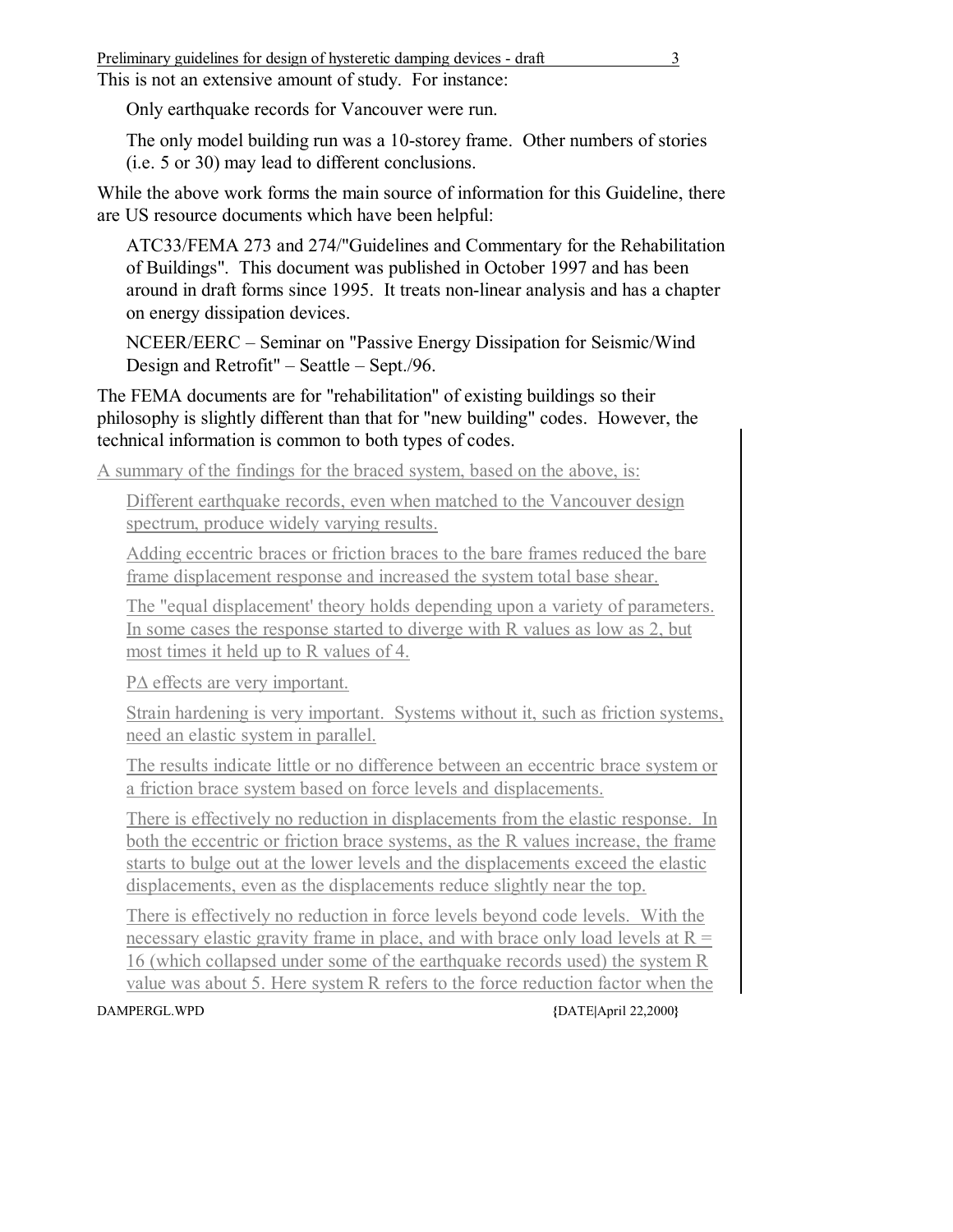total base shear is considered. This includes forces in the gravity frame as well as the brace system. The  $R = 16$  for the braces refers to the force reduction factor applied to the forces in the braces when the building is analyzed elastically.

Without the elastic gravity frame or strain hardening in the braces, the systems started to collapse at quite low R values. Even with an elastic gravity frame which takes at least 25% of the elastic base shear at the design earthquake, the performance became quite erratic at R values for the braces over about  $R = 6$ , particularly when the design ground motion was doubled.

Elastic base shears of the 10-storey buildings were less than code values mainly due to:

The code formula uses a response (the S factor) proportional to 1/sqrt(T). This tends to boost forces at the long period end to account for higher mode shapes and to also provide a degree of conservatism for tall "important(?)" buildings. The design spectrum for the dynamic analysis was proportional to 1/T for long period responses (T> 0.5 seconds).

The code period for the building analyzed is 1.0 seconds whereas the calculated first natural period is about 2.5 seconds. This discrepancy in period is not unusual, and for the building studied this has the effect of reducing the "force response" to about 60% of the code response. The code currently addresses this issue by limiting the force reduction for dynamic analysis to preserve the idea of "equivalent performance" between building designs, both current and historical. The 1995 NBCC requires the base shear to greater than 80% of the static provisions.

The above have been used to develop the following "Guidelines" for the design of buildings using non-strain hardening hysteretic energy dissipation devices. The "Guidelines" also try to take into account the very high levels of uncertainty associated with building behaviour and, particularly, ground motions. However, they are based upon a limited amount of information and both these results as well as any conclusions or recommendations drawn from them will undoubtedly be modified as more knowledge becomes available.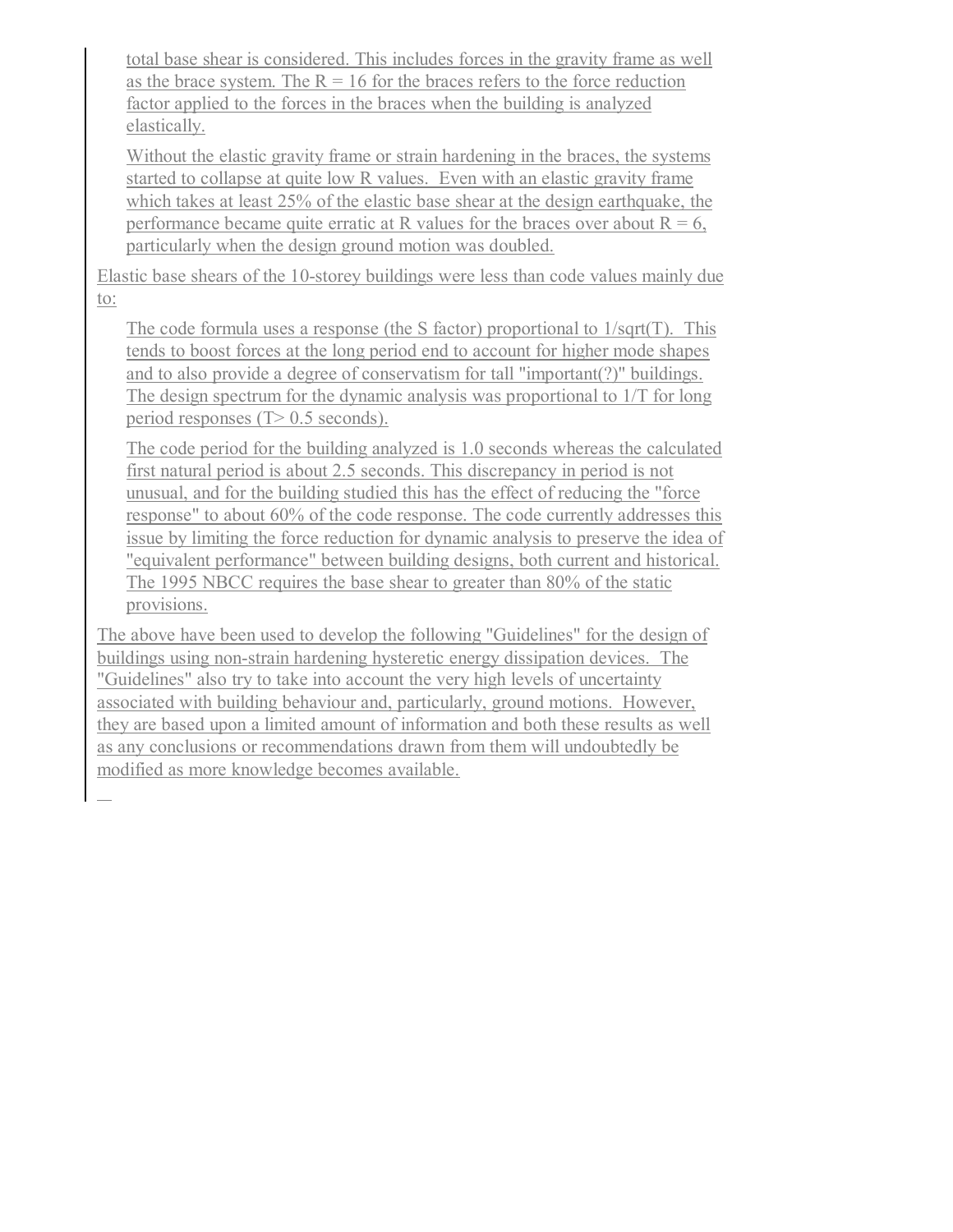## DRAFT DESIGN GUIDELINE - HYSTERETIC TYPE DAMPERS

### **DISCUSSION**

A structure with a friction damped brace system responds much the same as a structure with yielding concentric or eccentric braces. The friction brace system adds stiffness to the structure and when the slip force in the brace is exceeded they slide and dissipate energy, much the same as yielding elements. Because the system is relatively new and has not been widely tested in real situations, and has not been addressed in codes to date, it is our belief that there should be some conservativeness in the design of friction damped systems as opposed to the more common yielding systems that have been codified.

In the NBCC load provisions the design base shear Vu is taken as the elastic base shear Ve multiplied by a calibration factor U=0.6, and then reduced further by the force reduction factor R. The origins of the calibration factor U are perhaps controversial, but in part it is said to represent the overstrength that most buildings possess. Part of this overstrength comes from the lateral force resisting system but another part comes from the gravity structure that is often ignored in designing the lateral system. In the proposed guidelines the gravity system is considered in the design and the friction devices would be constructed to slip at the design load, i.e. there should be no overstrength in the slip forces. Thus there should be little overstrength in a friction braced structure. For this reason the  $U=0.6$  factor has been eliminated in this guideline, and the force reduction values are to be applied to the elastic base shear Ve, as well as using the elastic forces or compatible ground motions in calculating displacements.

Many friction braces systems have a very flat or constant force level during the sliding phase, i.e. in terms of an equivalent elastic-plastic response there is very little if any strain hardening. Without strain hardening, or some elastic stiffness in the gravity frame part of the structure, P∆ can become a problem; there is danger of a soft storey developing; and the structure response may be of a ratchet type where the structure sways to one side and the deformations continually increase in the one direction with each large cycle.

If the gravity frame remains elastic and is by itself stable up to say twice the gravity loads, then P∆ should not be a problem. However, even if the frame is stable and if the stiffness in one storey is much lower than the other storeys, and this typically happens at the first storey in a frame building, then a soft storey can still occur and the drift will become large in that storey. If the stiffness of the gravity frame is such that it will resist at least 10% of the total base shear at the first storey level, and if the stiffness of the bottom storey exceeds that of the floors immediately above, and if the gravity frame remains elastic, then the response should be well behaved (storey stiffness is not well defined but one definition which would be appropriate here would be to subject the structure to a horizontal load at the top and calculate the storey drifts, which can then be used to define the storey stiffness).

An effort should be made to reduce both the stiffness eccentricity as well as the strength eccentricity of the building, and to provide at least two lines of braces in each direction to form a torsionally redundant structure.

Two methods of analysis are discussed below, a Static Method for small buildings that essentially follows the NBCC static method, and a Dynamic Method where the slip of the braces is modelled explicitly. These are followed by General Requirements common to both methods of analyses.

DAMPERGL.WPD **{DATE|April 22,2000}**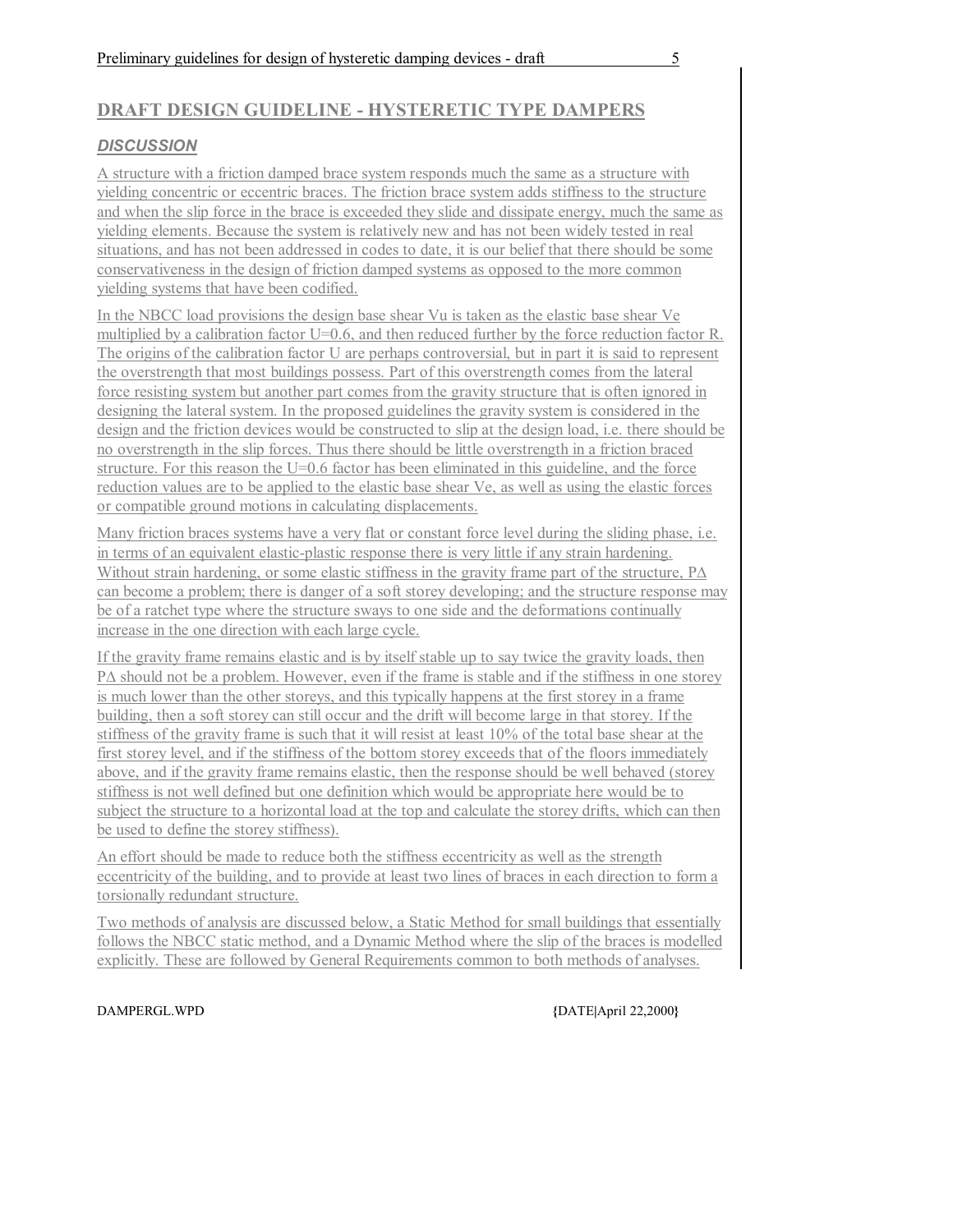# STATIC DESIGN METHOD

Use of this method of analysis and design is limited to structures that:

Are less than 5 storeys or 20 m in height, with a fundamental period less than 0.5 seconds.

Are regular in plan and elevation.

Have 2 or more widely separated bays of friction braced frames in each direction.

Have small torsional eccentricity, both in stiffness and strength.

- 1. The strength and stiffness of the lateral force resisting system (LFRS) shall include, in addition to the strength and stiffness of the gravity frame, the slip force in the braces when calculating strength, and the stiffness of the braces assuming no slippage when carrying out an elastic analysis. The gravity frame should carry at its base at least 20% of the base shear in an elastic analysis, and the stiffness of the lowest storey should exceed that of the storeys immediately above. In this context the storey stiffness of the gravity frame can be determined by applying a horizontal force at the top of the structure (where the braces are omitted) and then dividing the storey shear by the storey drift.
- 2. The maximum value of R to be used in the design of the friction braces is  $R = 5$ . The brace slip forces are to be determined by dividing  $by \, R$  the brace forces from the elastic analysis of the LFRS for the elastic base shear (Ve).
- 3. Storey drifts of the elastic LFRS should not exceed 1.5% when calculated using the loads associated with the elastic base shear. If the structure is concrete then cracked section properties should be used in determining the displacements.
- 4. The gravity frame should remain elastic at 1.5 times the displacements calculated above.
- 5. Damper slip forces could vary up the height of the building in the same manner as the storey shears, or they could be the same at all levels. Changes in the distribution up the height appears to have little effect upon the displacements.
- 6. Torsion. Apply static code provisions.

## DYNAMIC DESIGN METHOD

- The guidelines for design using a dynamic analysis are meant as a guide covering input ground motions, some structure parameters, and some performance requirements. The usefulness of the dynamic analysis is to determine the structure displacements and drifts, and see how this affects the gravity load portion of the structure.
	- 1. Design spectrum and ground acceleration records.
	- Design spectrum. Use code Sa, i.e. acceleration spectrum implied in the code commentary, scaled to v.

Foundation factor. Suggest use of code multiplier with a cutoff at the peak value of Sa, or use of program such as SHAKE to get surface motion.

Ground records for time history analysis. Records should be selected that are appropriate for the magnitude, distance and duration of the strong shaking for the site seismic hazard, and should come from different seismic events. The records should be fitted to or are compatible with the design spectrum. Compatible means that the average value of the resulting spectrum is generally greater than the design spectrum in the period ranges of interest, which includes the period range from 1.5 times the first mode period to the third mode period. If a three dimensional analysis is being performed, pairs of horizontal ground motion records should be applied simultaneously. For each pair of horizontal ground records, the average value over the period range of interest, as described above, of the square root of the sum of the squares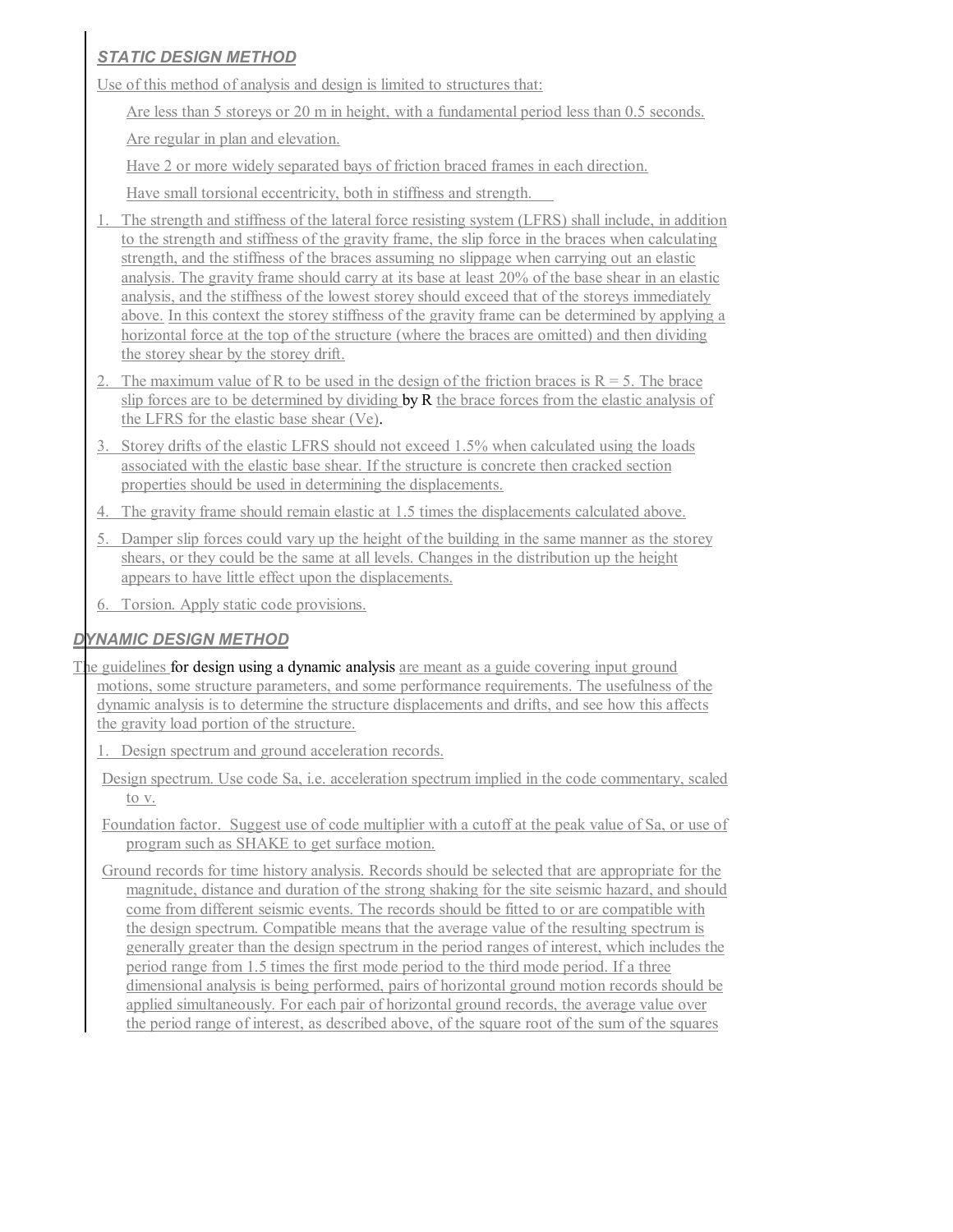| Preliminary guidelines for design of hysteretic damping devices - draft                                                                                                                                                                                                                                                                                                                                                                                                                                                                                                                                                                                                                                                                                                           |
|-----------------------------------------------------------------------------------------------------------------------------------------------------------------------------------------------------------------------------------------------------------------------------------------------------------------------------------------------------------------------------------------------------------------------------------------------------------------------------------------------------------------------------------------------------------------------------------------------------------------------------------------------------------------------------------------------------------------------------------------------------------------------------------|
| (SRSS) of the scaled records should be greater than 1.4 times the design spectrum. (Note<br>that this latter requirement does not imply that the records have spectra that are 1.4 times the                                                                                                                                                                                                                                                                                                                                                                                                                                                                                                                                                                                      |
| design spectrum. If the two orthogonal records are identical then each record will essentially                                                                                                                                                                                                                                                                                                                                                                                                                                                                                                                                                                                                                                                                                    |
| match the design spectrum).                                                                                                                                                                                                                                                                                                                                                                                                                                                                                                                                                                                                                                                                                                                                                       |
| If three time-history analyses are performed, then the maximum response shall be used. If seven<br>or more time-history analyses are performed then average values may be used.                                                                                                                                                                                                                                                                                                                                                                                                                                                                                                                                                                                                   |
| 7. Analysis. Non linear analysis of entire structure.                                                                                                                                                                                                                                                                                                                                                                                                                                                                                                                                                                                                                                                                                                                             |
| $\underline{P}\Delta$ must be included, where the P is the total gravity load and not just the gravity load attributed                                                                                                                                                                                                                                                                                                                                                                                                                                                                                                                                                                                                                                                            |
| to the braced bays. If the structure is concrete use cracked I based on CSA recommendations.<br>Use soil springs if soil-structure interaction is deemed important when calculating<br>displacements.                                                                                                                                                                                                                                                                                                                                                                                                                                                                                                                                                                             |
| 3. Viscous damping.                                                                                                                                                                                                                                                                                                                                                                                                                                                                                                                                                                                                                                                                                                                                                               |
| For viscous damping use 2% for steel structures and 3% for concrete structures. Don't assign<br>any viscous damping to the members that contain the friction devices.                                                                                                                                                                                                                                                                                                                                                                                                                                                                                                                                                                                                             |
| 4. Gravity frame stiffness.                                                                                                                                                                                                                                                                                                                                                                                                                                                                                                                                                                                                                                                                                                                                                       |
| If the frame (without the brace devices) is able to counteract the $P\Delta$ effect, i.e., the frame is stiff<br>enough so that it is stable under the gravity loads, then the effect of $P\Delta$ should be small.                                                                                                                                                                                                                                                                                                                                                                                                                                                                                                                                                               |
| Frames that performed well in our analyses picked up about 10-25% of the total base shear in a<br>static elastic analysis (assuming the dampers didn't slip). These frames were stable under 1.6<br>or more times the gravity loads.                                                                                                                                                                                                                                                                                                                                                                                                                                                                                                                                              |
| A requirement that the frame be stiff enough to pick up 10% of the base shear in an elastic<br>analysis might be satisfactory for design, although it may be stiffer than necessary for short<br>period and not stiff enough for long period structures. It may also be stiffer than necessary<br>for high v zones and not stiff enough for low v zones.                                                                                                                                                                                                                                                                                                                                                                                                                          |
| Columns should be moment connected at base, or the stiffness of the first floor columns should<br>be increased so that the stiffness of the first storey is greater than the storeys above. It could<br>be that the restraint provided by axial loads on the column bases may be adequate to provide<br>the stiffness required, but this is difficult to evaluate. A rotational stiffness at the base of the<br>columns equivalent to that provided by beams the same size as the floor beams in the upper<br>storeys, increased the first storey stiffness so that it was greater than the upper storeys, and<br>reduced the soft storey effect considerably. Storey stiffness should not change abruptly<br>between adjacent levels, and should be greater in the lower floors. |
| Based on the information we have at present, the frame stiffness should at least:                                                                                                                                                                                                                                                                                                                                                                                                                                                                                                                                                                                                                                                                                                 |
| Provide 10% of the total shear at the base in an elastic analysis                                                                                                                                                                                                                                                                                                                                                                                                                                                                                                                                                                                                                                                                                                                 |
| Be stable under $2*DL$ (this assumes the structure is not a storage facility)                                                                                                                                                                                                                                                                                                                                                                                                                                                                                                                                                                                                                                                                                                     |
| The storey stiffness in the first floor should be greater than those above. Storey stiffness<br>should not change abruptly, and should be greater in the lower storeys.                                                                                                                                                                                                                                                                                                                                                                                                                                                                                                                                                                                                           |
| 5. Friction damper sliding force values.                                                                                                                                                                                                                                                                                                                                                                                                                                                                                                                                                                                                                                                                                                                                          |
| Variation with height of building. Use distribution roughly corresponding to static code<br>distribution of shears, dynamic elastic distribution of storey shears, or a uniform distribution.<br>This does not appear to be a critical parameter but it is best if the slip forces do not change                                                                                                                                                                                                                                                                                                                                                                                                                                                                                  |
| DAMPERGL.WPD<br>{DATE April 22,2000}                                                                                                                                                                                                                                                                                                                                                                                                                                                                                                                                                                                                                                                                                                                                              |
|                                                                                                                                                                                                                                                                                                                                                                                                                                                                                                                                                                                                                                                                                                                                                                                   |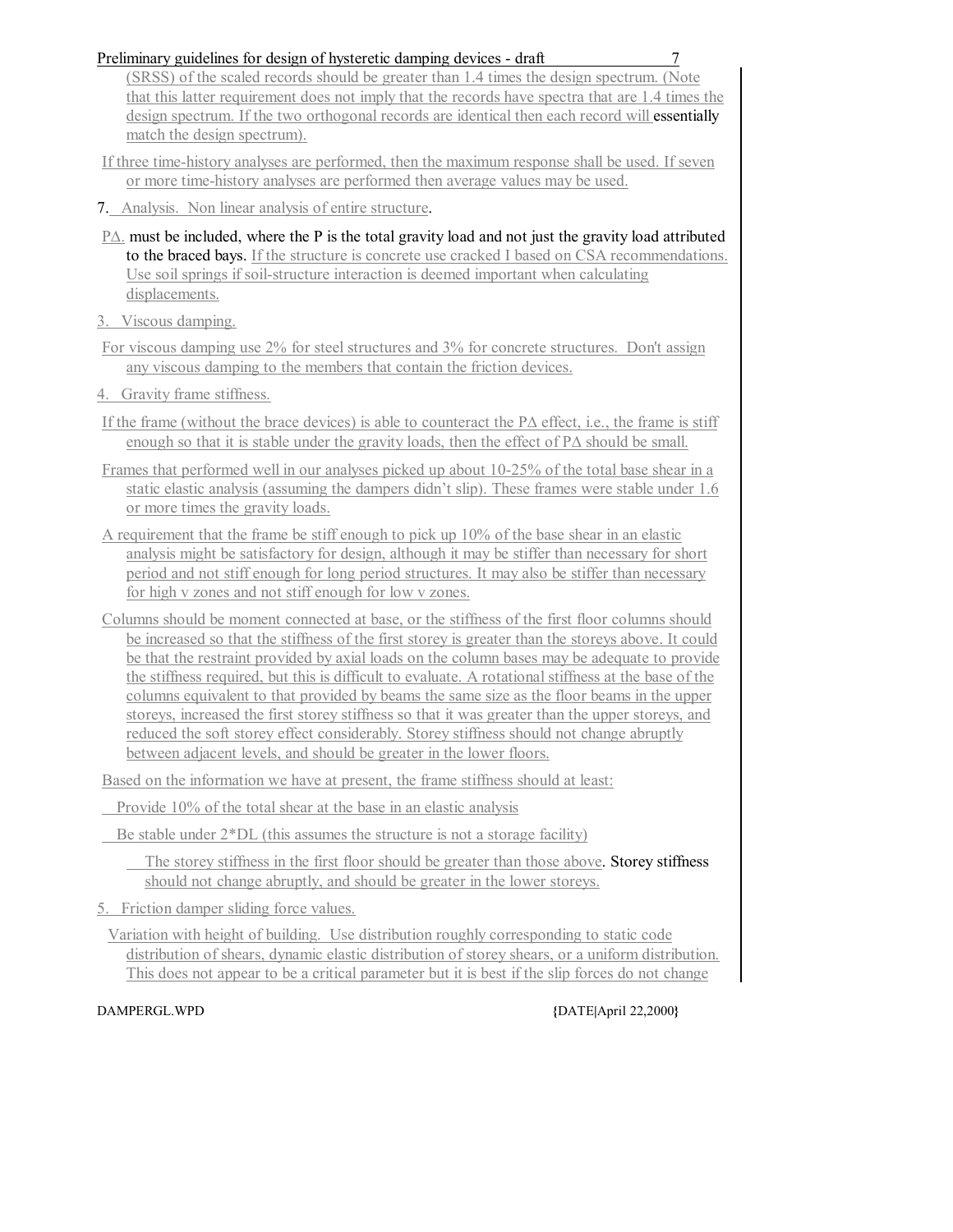greatly from one storey to the next. It may be desirable to increase the damper slip force in the lower third of the building to counteract any tendency to form a soft storey in the lower floors, and reduce the deflections in these storeys which usually have the highest drifts.

The slip forces in the friction braces should be equal or greater than the brace forces found in an elastic dynamic analysis of the LFRS, scaled so that the base shear is equal to the code base shear Ve, divided by a force reduction factor R=7.

Code based shear is the elastic base shear Ve determined using the code period estimate (or 80% of Ve if applicable).

8. Response requirements.

Using the design slip values in the friction braces carry out nonlinear analyses to determine the displacements. The slip values determined in 5 above are deemed sufficient for the strength of the structure (unless wind governs), but the structure must also satisfy drift and displacement criteria. For the displacement calculations use structure properties that will increase the period, such as cracked stiffness estimates for concrete members, and soil springs if their use would make an appreciable change in the fundamental period.

- 9. Building should not collapse or show signs of significant displacements to one side for 2\*design earthquake input.
- 10. Drift limits. Storey drift should not exceed 2.5% for 2\*design earthquake.
- 11. Ductility demand in frame members should not exceed those associated with a displacement ductility demand of 1.5 at 2\*design earthquake.

### 12. Frame should remain elastic for 1.5\*design earthquake input.

It is preferable to keep the frame substantially elastic at 2\*design earthquake so that it can still provide some lateral stiffness.

7. Torsion.

3D analysis. In both the design analysis (elastic) and the nonlinear analysis to check for displacements, do two analyses. Once with the mass centroid moved a distance of 0.1D towards the stiff sides of the building and the second with the mass centroid moved 0.1D towards the flexible sides of the building. The first analysis should produce higher forces and displacements on the stiff side of the structure, while the second should govern on the flexible side. In some torsionally stiff buildings the above procedure results in stiff side design forces less than what would be required if the building had no torsion (a torsionally balanced building), i.e. the building did not rotate but only translated. If these cases the buildings performed better if the design of the stiff side was based on the torsionally balanced analysis. In terms of ductility the above procedure usually produces a ductility demand in the flexible side less than the target ductility, while in the stiff side the ductility demand sometimes increases. However the displacements of the stiff side are usually small and so this may not be of concern.

- When moving the mass centroid the question arises to how this affects the mass moment of inertia of the floors about a vertical axis. Most recent research on torsion has moved the mass centroid without changing the moment of inertia. Programs with rigid diaphragms usually allow you to input the total mass and moment of inertia, and then you can simply move the location of the mass centroid.
- 2D analysis. If an elastic 3D program is available design the braces as discussed above for the 3D analysis. If only 2D analysis programs are available use the static code provisions to determine the additional forces on the braces due to torsion.. When checking the displacements from the nonlinear analysis scale the deflections calculated by the dynamic